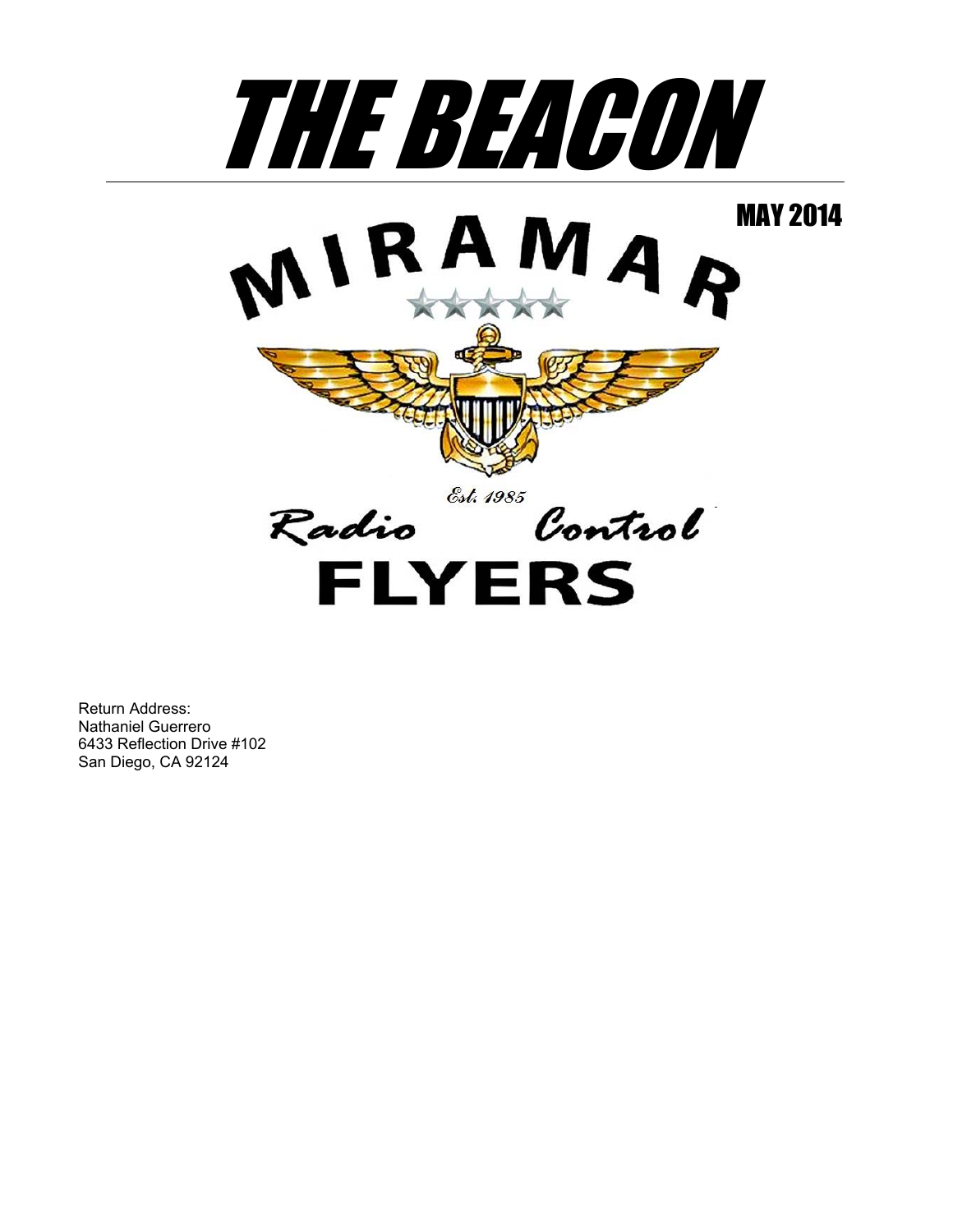# May 2014

The next MRCF Meeting will be on **TUESDAY**, 13 May 2014 Location: American Legion Hall 7815 Armour St. Corner of Armour and Convoy St.

General Meeting at 7:00 PM

**American Legion Hall at 7815 Armour Street. Hwy 163 TO BALBOA AVENUE, WEST TO CONVOY STREET, LEFT ON CONVOY TO ARMOUR ST., TURN LEFT ONTO ARMOUR AND RIGHT INTO AMERICAN LEGION. ADDITIONAL PARKING IS ACROSS THE STREET AT CARQUEST.** 

# CLUB OFFICERS

| President:          |                |
|---------------------|----------------|
| <b>Fred Miller</b>  | (619) 562-9826 |
| Secretary:          |                |
| <b>Mark Lukens</b>  | (858) 945-8525 |
| Field Marshal:      |                |
| Tom Pham            | (858) 761-3959 |
| Safety Coordinator: |                |
| <b>Brian Werner</b> | (760) 473-7004 |
|                     |                |

Newsletter Editor: Nathaniel Guerrero (858) 240-2215 Email: nguerrero@san.rr.com

Vice President: Curtis Kitteringham (760) 746-5913 Treasurer: George Sager (858) 748-0868 Helicopter Chairman: Darren Hauptman (619) 948-1948 Membership Chairman: Brian Werner (760) 473-7004 membership@miramarrcflyers.com

> Club Webmaster: Darren Hauptman Darren@miramarrcflyers.com www.miramarrcflyers.com

### **CLUB FLIGHT INSTRUCTORS**

Any club member who wishes to have some assistance should call one of our designated instructors. There is no duty instructor at the field, so you must prearrange a time with someone on this list.

| Name                    | Number         |
|-------------------------|----------------|
| <b>Richard Barndt</b>   | (858) 213-5740 |
| Frank Gagliardi         | (858) 271-4430 |
| Curtis Kitteringham     | (760) 746-5913 |
| Mark Lukens             | (858) 945-8525 |
| Jerry Neuberger         | (619) 258-4477 |
| <b>Tom Mulder</b>       | (619) 804-8596 |
| Tom Pham                | (858) 761-3959 |
| Ron Stark               | (858) 530-0586 |
| <b>Talmadge Sanders</b> | (858) 382-2003 |
| Darren Hauptman         | (619) 948-1948 |

## **It's starting to warm up out there. Be aware of rattlesnakes at the flying field. Have fun and be safe!**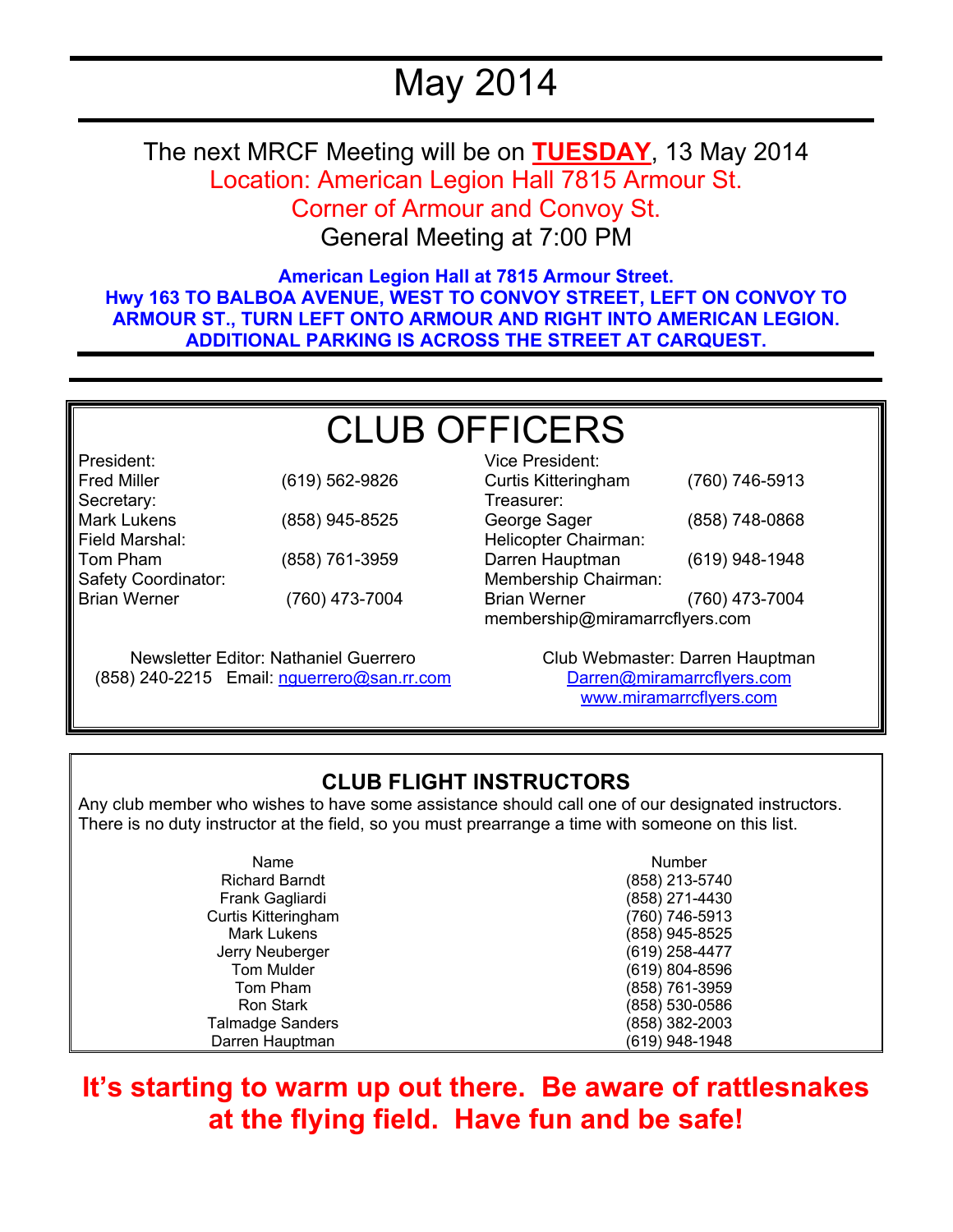### **Messages from the Board**

From the Left Seat…

Greetings,

#### Facilities Update

Thanks to a large volunteer turn out on Saturday, March 29, and with Tom Pham's excellent organizing and supervision of the effort, the flight line start tables were repainted in short order. Refurbishing and painting the start tables under the east shade structure next month will complete the major facilities work effort currently planned for this year. Thanks again to all those volunteers who donated time, tools and effort.

#### **Operations**

There were two operations related incidents of note during the month, one related to transmitter / receiver management and the other involved flight box visual limitations.

Transmitter-Receiver Protocol - Members are cautioned to always follow the standard protocol for turning on and off the transmitter and receiver to prevent un-commanded engine, motor or control response occurring with the aircraft. Transmitter on first, off last.

Visual Flight Box - MRCF enjoys access to a large, unobstructed airspace box for flight activity; one potential problem this presents to pilots is distance perception. Lacking prominent visual markers, and flying without a spotter, pilots may not realize how far away the aircraft is until too late to maintain control. A lost airplane was recovered this month located over 1,600' from the flight line. The incident was attributed by the pilot to a loss of visual perception of the aircraft's orientation. As a point of reference, the Interstate 15 security fence is approximately 1,300' from flight station #1.

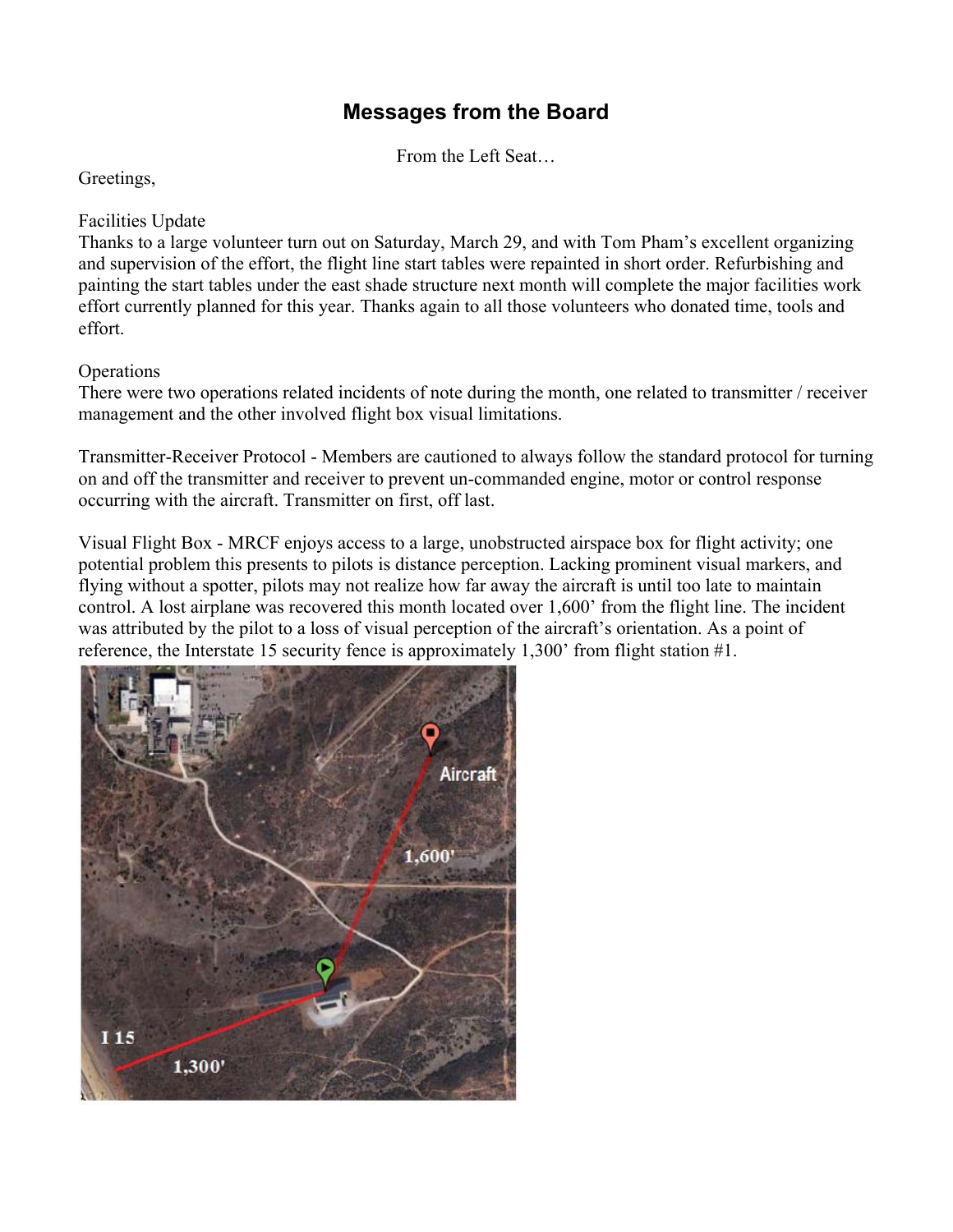#### Administration

The membership voted to have the Business Meeting venue moved to American Legion Post 460. Members are kindly requested to refrain from consuming alcoholic beverages during the Business Meeting.

Cheers, Fred

#### From the Right Seat…

 As I write this I am at 30,000 ft flying back to San Diego after spending five days in the Tampa, Florida area working. It's been sometime since my last trip to Florida. The other trip was to Sarasota and I get to come back again to Florida lucky me.

That's why May is looking good for the Miramar Club; we are finally into our event calendar. Starting with the Membership Day, May  $17<sup>th</sup>$  this is for the members to kick back and watch the fun or join in. The club will be serving up free lunch/drinks and coffee by a smiling hand picket crew. Jerry is going to run a simple fun fly contest to be announced that day; he will need contestants and of course help.

Then moving right along we have our first Open Cockpit Day for 2014 at the Flying Leathernecks Museum. The date for this is May  $31<sup>st</sup>$  so bring your model/models to display and enjoy the time spent at the museum, donuts will be served. We have been told the walk in attendance is greater at the museum when we are there so come out to support the base museum and all the events for the month of May.

As always Thank You for your support of the club,

Curtis Kitteringahm

From the Membership Chairman…

Civilian club members are reminded that they need to contribute at club events in order to renew MRCF membership in 2015. The "2014 Civilian Membership Participation Form" is available at the field in the pin box, at club meetings, and on the club website home page, Home // Club Information // Membership Policy, or directly at the following link:

http://miramarrcflyers.com/membership/contributionworksheet.pdf

Brian

## Call for articles!

If you have any article that you would like to share with the club, please send it to (insert name and email of  $person(s)$  to review here). Here are some examples of things we are looking for.

- Building tips / techniques
- Custom build equipment / models
- Custom / special application equipment for servicing / testing components
- New gadgets / electronics
- Articles on club events (Synopsis, Summaries of a club event, etc.)
- Any topics that promote the hobby or club.

Note: Articles containing inappropriate language, graphics, subject matter, etc., will be returned to the author.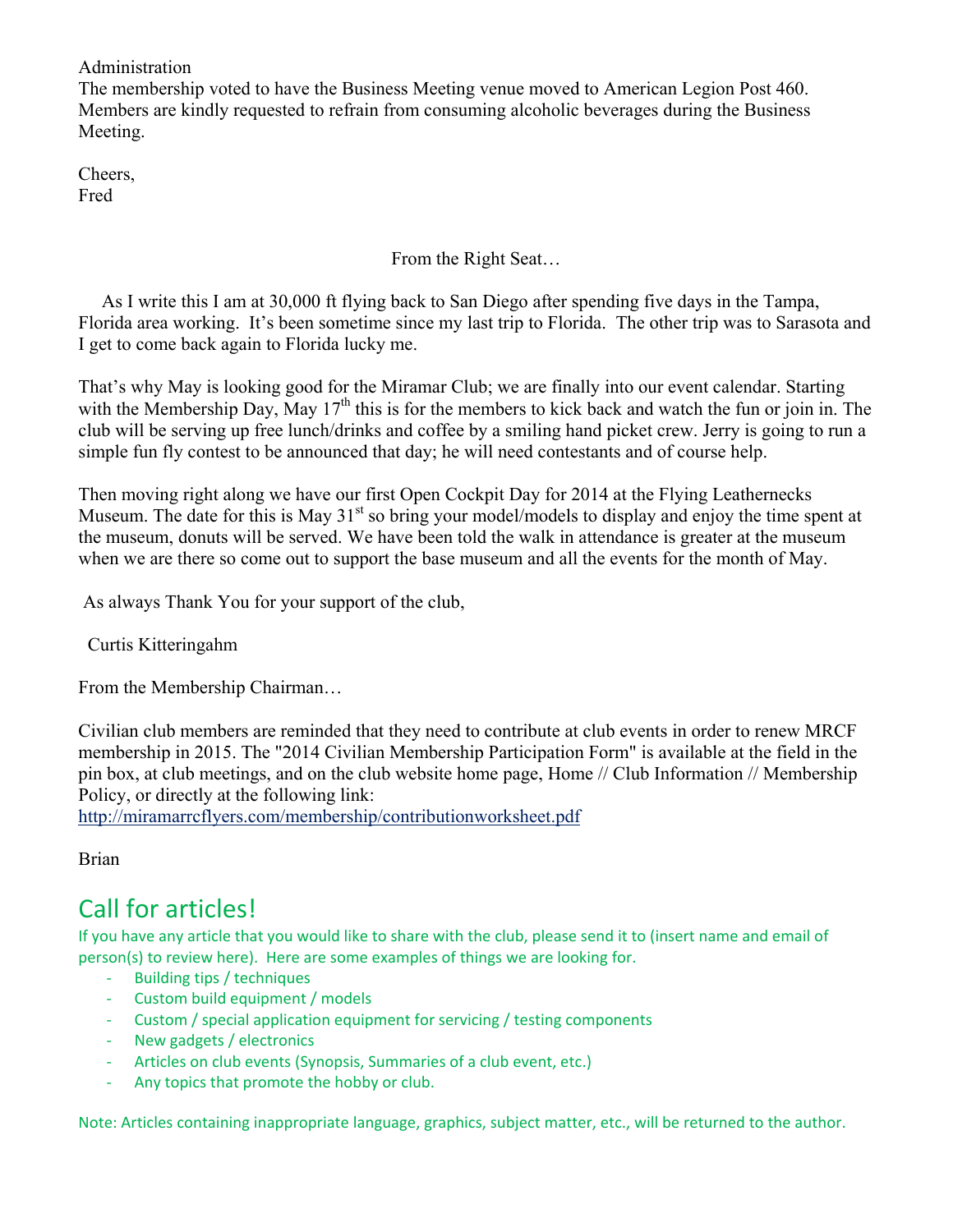#### MAKE SURE PMO AND THE TOWER ARE CALLED FROM THE CLUBS PHONE TO CLOSE AND OPEN THE FIELD AND THAT THE BOOK IS FILLED OUT DO NOT FLY UNLESS THE BASE IS REACHED

Taken by: Mark Lukens, MRCF Secretary

Meeting called to order at 7:00 following the Pledge of Allegiance

Safety Officer:

Do not forget to setup failsafe on receivers to a zero throttle setting. Otherwise if your transmitter get turned off while the receiver is still on the throttle may advance to some unexpected setting.

VP: Two events in May

May 17 – membership appreciation event Motion to allocate \$150 for awards for membership appreciation second and approved

May 31 – Open Cockpit – bring magazines, models, etc.

Field Marshall: no input

Secretary: March minutes read and approved.

Old business:

Meeting venue bylaws change proposal from February was read and discussed. Motion to adopt changes was passed by hand count

2014 Club Shirts – Mark Lukens asked for member input on sizes, colors, types of shirts

New Business:

Motion made to have a "Model of the Month" competition at each meeting was approved. Monthly winners will be eligible for model of the year. Board to finalize the program.

Motion to move the meeting venue back to the American Legion Post on Armour Street was approved.

Frank Gagliardi is going to host a turbine committee meeting. He asked all club instructors to attend if possible. Frank will send out meeting invites and details.

Jerry Neuberger asked that recognition be given in the official record to past presidents of the Miramar RC Flyers that were active duty during their tenure as president. The known list of past presidents is:

- BM1 Joe Stecklachek
- LT Jerry Neuberger
- AZCS Billy Mitchell
- LCDR Jerry Neuberger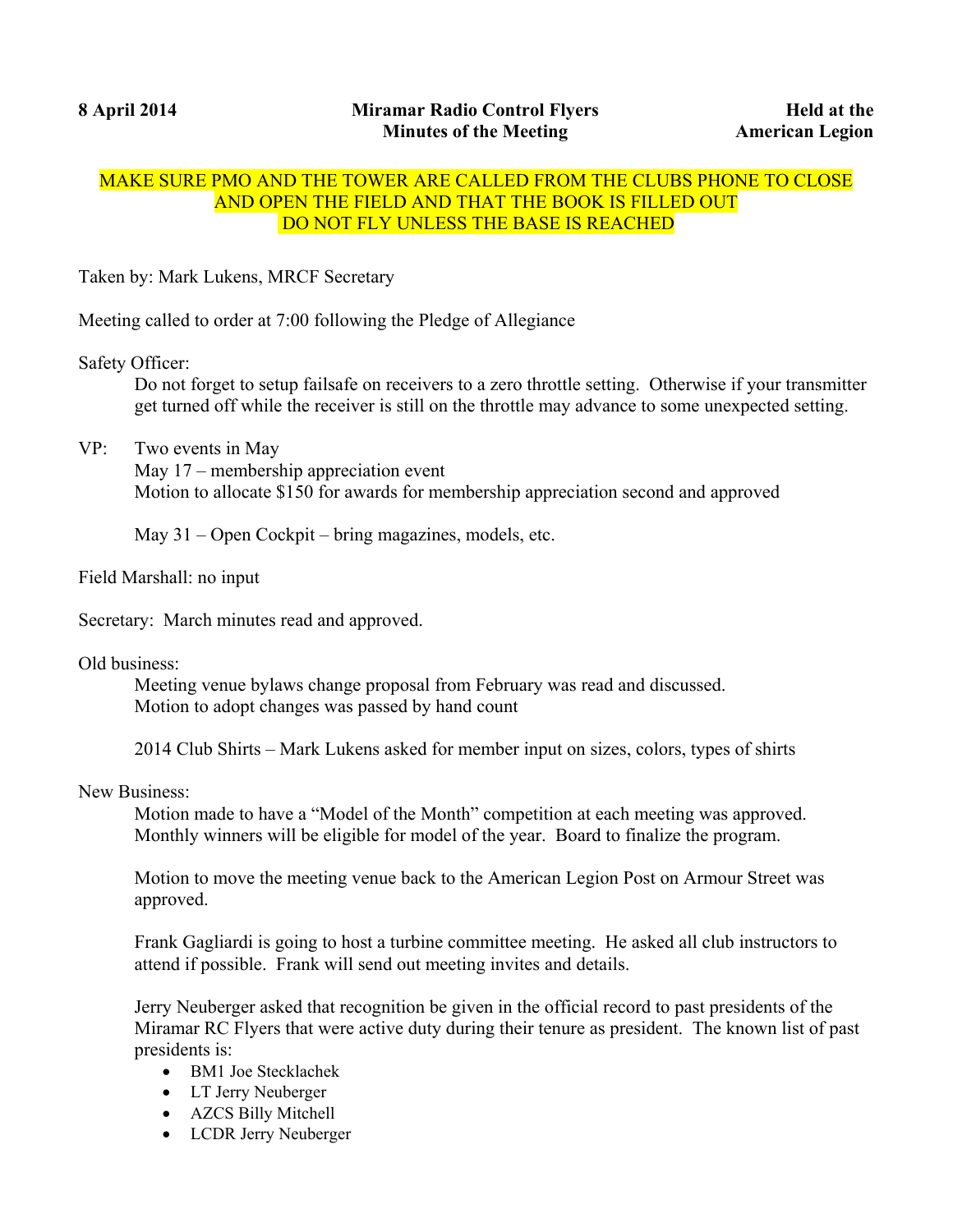• AWSC Darren Hauptman

If you know of other active duty past presidents that merit this recognition please let the secretary know and the minutes will be updated accordingly.

Plan to reinstate the meeting raffle for donated and recycled RC related items was discussed. Curtis is going to organize the raffle each month. Please bring unwanted RC-related items to the meeting to include in the raffle.

A question about the lack of content in the April newsletter was raised. Fred shared that the board has already discussed this and has plans to address this issue and make individual contributions easier to do.

The membership discussed our website content and administration process. Dennis Midkiff volunteered to lead a committee to determine the best approach for designing and maintaining our website.

The membership discussed how we can encourage more member participation and include more colorful content (e.g., illustrations, pictures) in the newsletter. Nat said he can incorporate any appropriate member contributions into the newsletter.

Frank overviewed IMAA Giant Scale event at Castle airport near Merced, CA on May 24-25 – he has room for one extra person for the event.

| Date          | <b>Activity</b>                            |
|---------------|--------------------------------------------|
| May 13        | <b>MRCF Club Meeting</b>                   |
| May 17        | <b>Membership Appreciation BBQ</b>         |
| May 31        | Flying Leatherneck Museum Open Cockpit Day |
| Jun $7$       | <b>Ultra Stick Race Day</b>                |
| <b>Jun 10</b> | <b>MRCF Club Meeting</b>                   |
| <b>Jun 14</b> | 3rd Annual Cub Fly In Fun Fly              |
| <b>Jun 15</b> | Flying Leatherneck Museum Open Cockpit Day |
| Jul 8         | <b>MRCF Club Meeting</b>                   |
| Jul ??        | Air and Space Museum's Flights of Fancy    |
| Jul 12-13     | Rotors over Miramar Fun Fly                |
| Aug 9-10      | <b>AMA Pattern Contest</b>                 |
| <b>Aug 12</b> | <b>MRCF Club Meeting</b>                   |
| Aug $23$      | Flying Leatherneck Museum Open Cockpit Day |
| Aug ???       | <b>IMAC Pattern Contest</b>                |
| Sep 01        | 3rd Annual MRCF Labor Day potluck brunch   |
| Sep $06$      | Flying Leatherneck Museum Open Cockpit Day |
| Sep 8         | <b>MRCF Club Meeting</b>                   |
| Sep 20        | <b>Pylon Races</b>                         |
| Oct 3-5       | Miramar Air Show                           |
| <b>Oct 14</b> | <b>MRCF Club Meeting</b>                   |
| <b>Nov 08</b> | Veteran's Day – Lunch & fly in             |
| <b>Nov 11</b> | <b>MRCF Club Meeting</b>                   |

Upcoming 2014 MRCF Events: